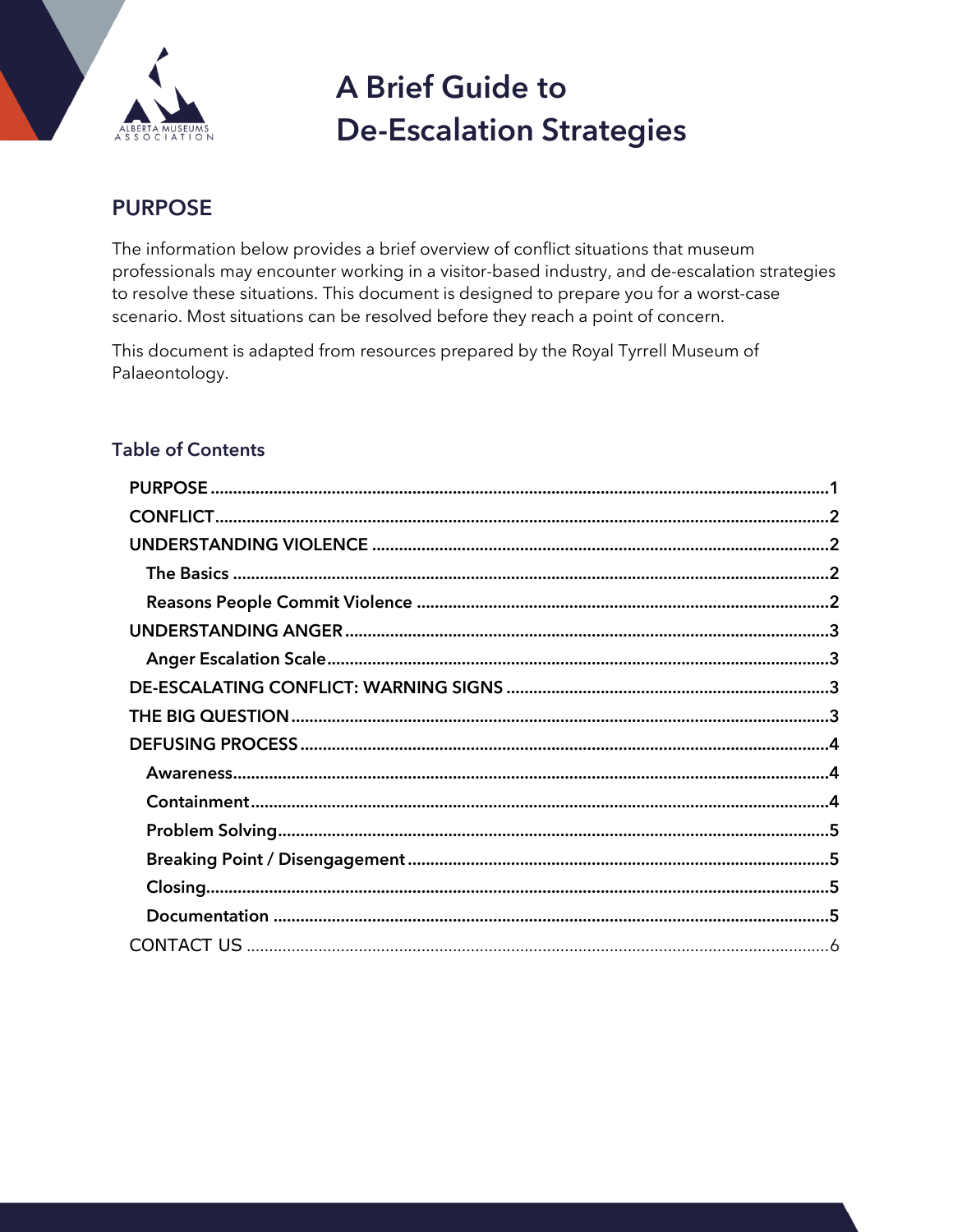## <span id="page-1-0"></span>**CONFLICT**

Conflict exists when one person has a need that is not being met. The most negligent, unprofessional words anyone can ever say are, "It will never happen here."

In a visitor-based industry, you are bound to encounter conflict at some point. Some examples are sold-out programs or products, complaints about other visitors, or refusal to follow COVID-19 restrictions and safety protocols.

Always try to remember that visitors are people who also have feelings and emotions, likes and dislikes.

## <span id="page-1-1"></span>**UNDERSTANDING VIOLENCE**

Various types of violence

- Psychological Violence
- Physical Violence
- Behaviours / Concerns
- Threats
- Assault

#### <span id="page-1-2"></span>**The Basics**

- Anyone is capable of acts of violence
- Danger associated with violence is situational
- A threat of harm should **NEVER** be dismissed or discounted
- People who act always have an advantage over people who react

#### <span id="page-1-3"></span>**Reasons People Commit Violence**

- They are trying to control others
- They have feelings of anger or frustration due to feeling out of control
- They are retaliating against someone who has wronged them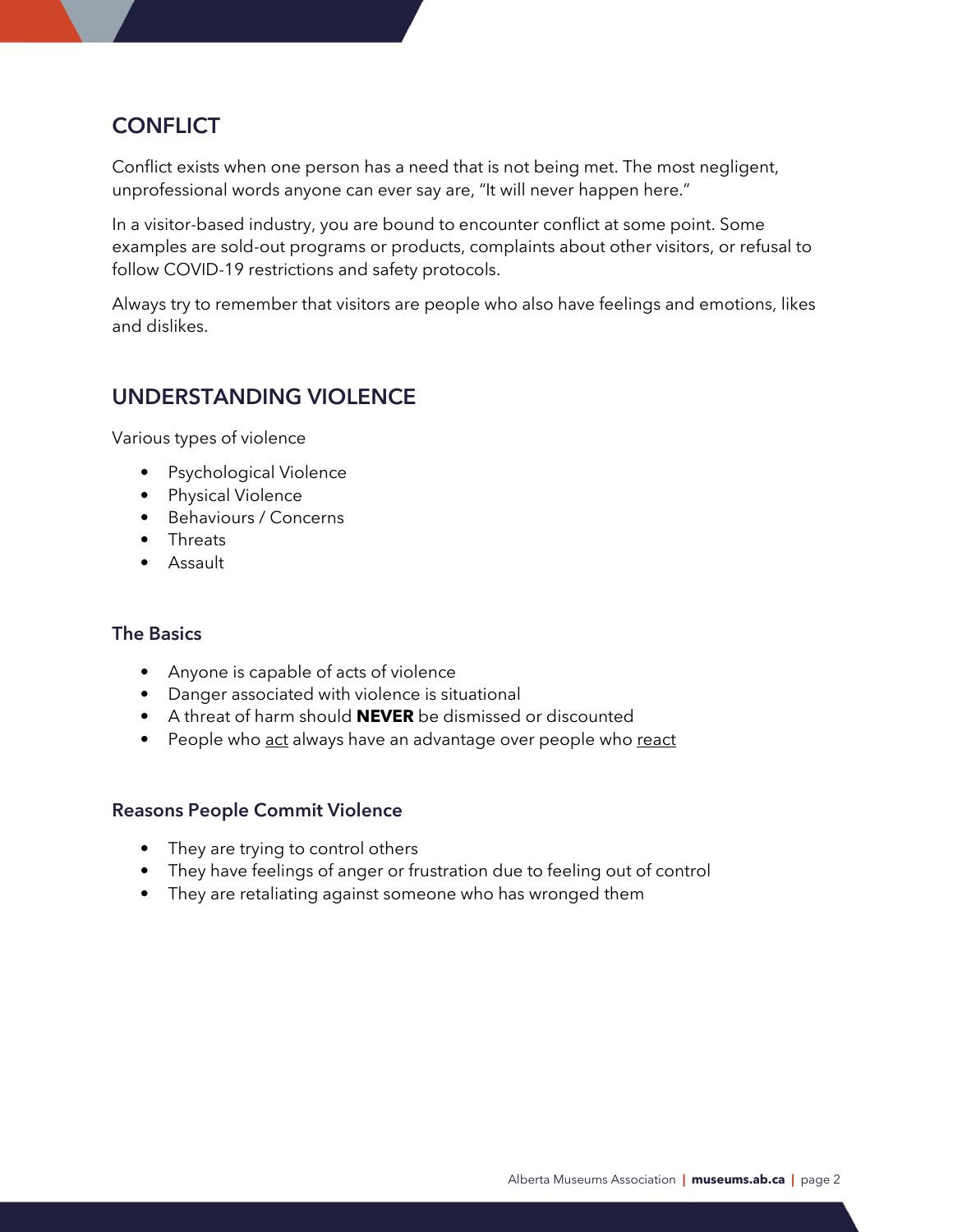## <span id="page-2-0"></span>**UNDERSTANDING ANGER**

#### <span id="page-2-1"></span>**Anger Escalation Scale**

- Incident / Trigger
- Escalation
- Breaking Point
- Recovery



## **Remember, it is not the person that is the problem, it is their behaviour.**

We need to find a way to change or lead that behaviour by de-escalating it.

## <span id="page-2-2"></span>**DE-ESCALATING CONFLICT: WARNING SIGNS**

- Physical signs: Red-faced, clenched fists or jaw, rapid breathing, trembling
- Heightened anxiety / Hypervigilant: Pacing, restlessness, repetitive movements, excessive sweating
- Physical intimidation: Slamming doors, pounding tables, making threatening movements
- Verbal intimidation: Swearing, sneering, taunting, raised voice
- Threatening: Verbal threat of assault

## <span id="page-2-3"></span>**THE BIG QUESTION**

## **How do we interrupt the escalation before it hits a breaking point?**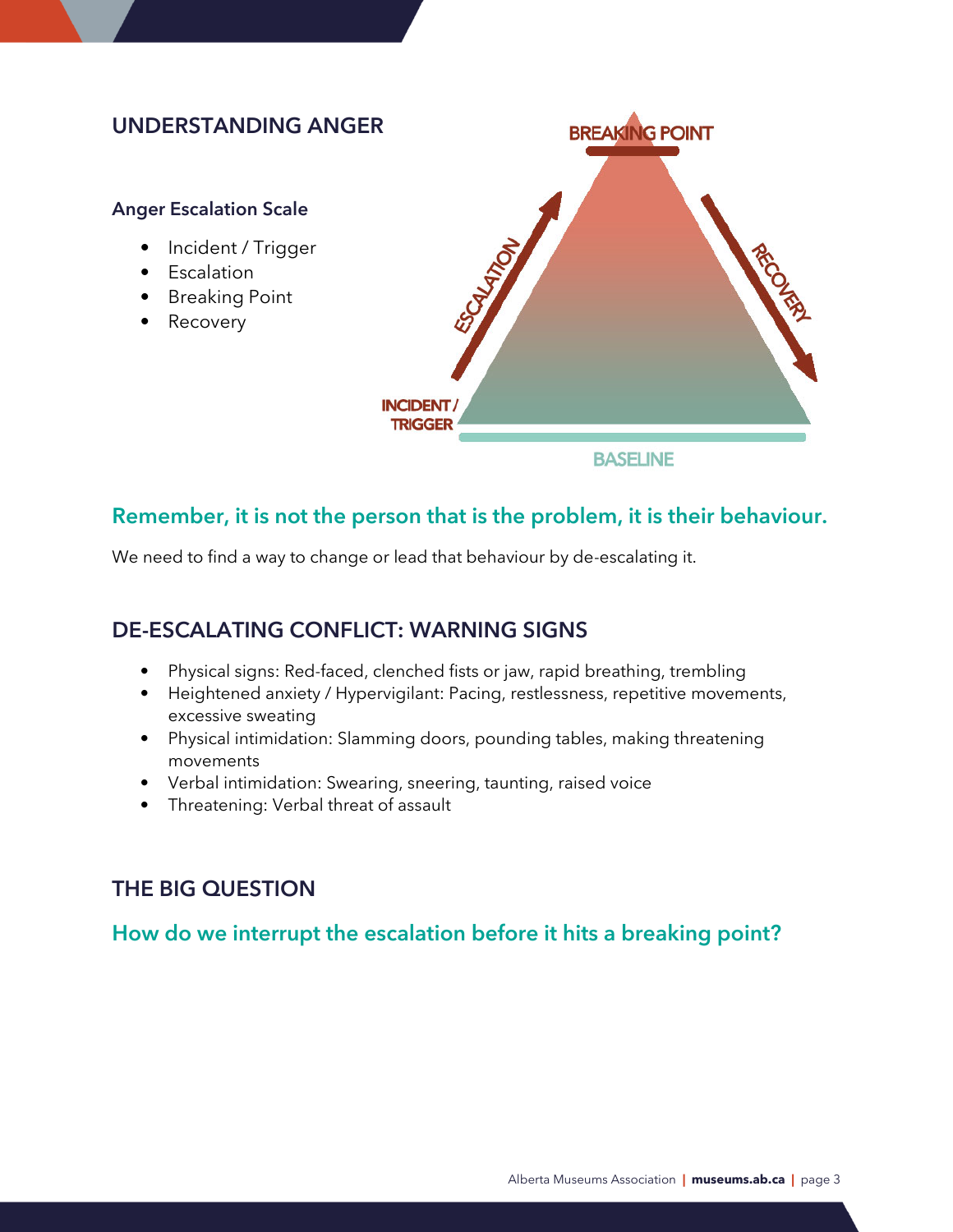## <span id="page-3-0"></span>**DEFUSING PROCESS**

- Awareness
- Containment
- Problem Solving
- Breaking Point / Disengagement
- Closing
- Documentation

#### <span id="page-3-1"></span>**Awareness**

- Check in with yourself and breathe. How are you feeling?
- Be aware of your surroundings.
- Keep at a safe distance with social distancing and observe the individual's verbal and physical behavior. Do not be afraid to back up or ask the individual to step back if they are too close. Never enter an enclosed area with an individual you do not know well enough to trust.
- Maintain eye contact.
- Evaluate their needs while being a great listener, acknowledge their problem.
- Let them speak!

#### <span id="page-3-2"></span>**Containment**

- Keep your body language non-threatening with a frontal turn. Stand straight and try to have your arms in a natural state, not crossed or with your hands in your pockets.
- Use effective listening skills, 80% listening / 20% responding.
- Show interest and try to understand their conflict.
- Be empathetic and non-judgemental, ask open-ended questions.
- Keep a measured tone, volume, and rate of voice.
- Avoid confrontational language:
	- o Confrontational: *I can't…, we don't…, you must…*
	- o More cooperative: *I don't think I can…, we usually don't…, you might try…*
	- o Most cooperative: *What I can do is…, what we do is…, let's try…*
- Switch tactics.
- Use the referral technique. Refer the individual to a person of authority, such as a supervisor or manager, if available.
- Tap out. Create a signal with your colleagues so they know when you might need support. Alternatively, if your colleague is the one engaged in the situation, keep an eye on them, note if they may need you step in, and "tap them out".
- Change venues. Move outside or to another area of the facility——but always within eyesight of your colleagues.
- Offer options. Work to address the issue, but be ready to disengage if you find it too difficult to slow down the aggressor.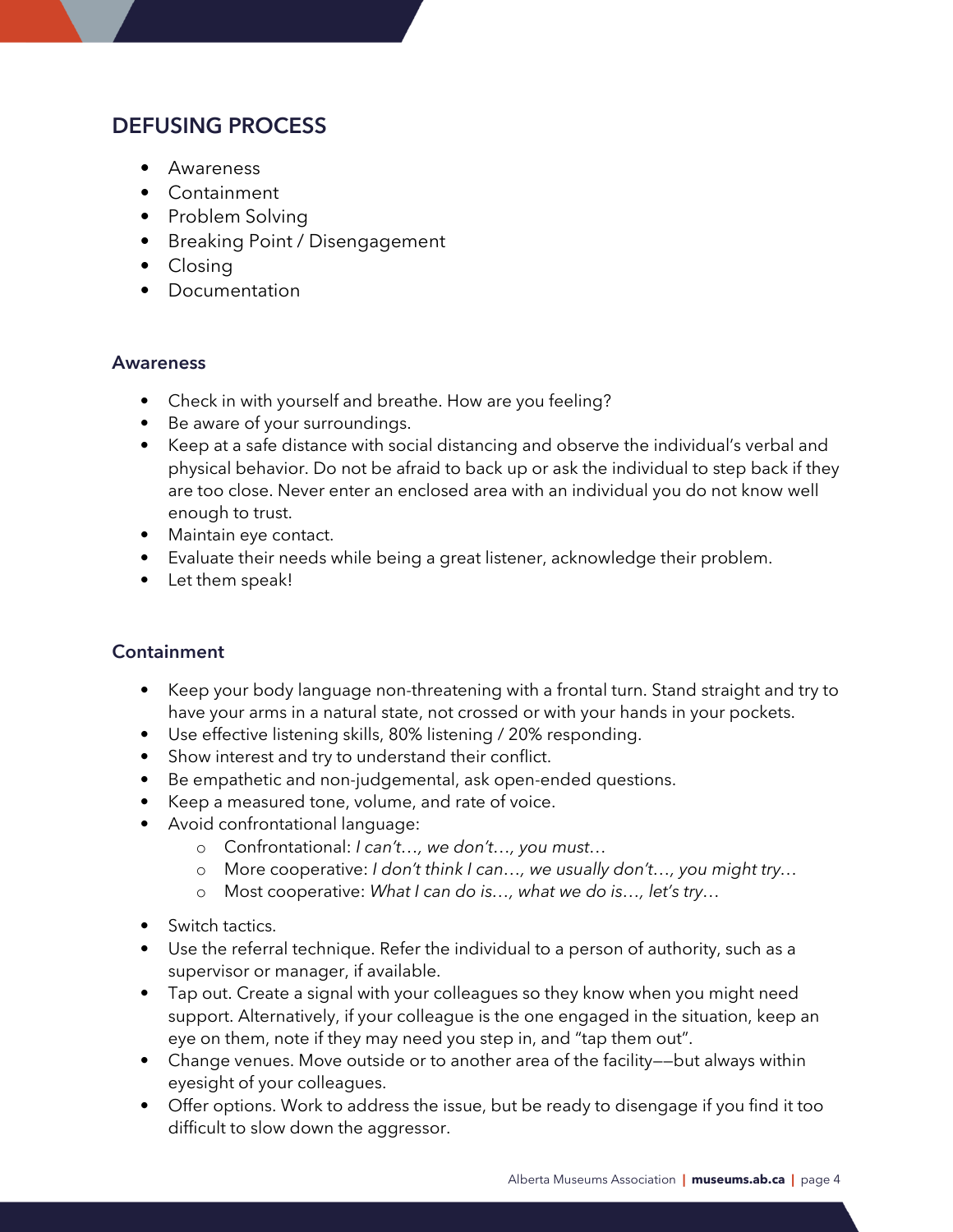#### <span id="page-4-0"></span>**Problem Solving**

Identify options within your organization's means that could help de-escalate the situation:

- Ask them to return later.
- Offer a refund.
- Show them where they can make a complaint.
- Give out your manager's business card.
- Offer a mask if they do not have one.

#### <span id="page-4-1"></span>**Breaking Point / Disengagement**

We are trying to prevent someone from reaching this point and end the conflict.

- The first step is referring the individual to a supervisor or manager, if available.
- If the conflict is between two visitors, try to separate them, and work to de-escalate the aggressor.
- Consider if you need the visitor to leave the facility and / or if the RCMP should be called.
- If you cannot find resolution, politely disengage and end the conversation (breathe). Calmly observe the individual and wait for the RCMP (or local authorities) to arrive so they can take over.

#### <span id="page-4-2"></span>**Closing**

If you have reached this stage, the tension from the beginning of the interaction has probably dissipated.

Thank the individual for understanding and follow through with any of the alternative options you were able to offer (refunds, mask, etc.).

#### <span id="page-4-3"></span>**Documentation**

For your safety, document all incidents. Your organization should have a system for reporting incidents such as this, such as either a formal form or a simple e-mail to your employer.

When documenting an incident, it is important to include the following details:

- Personnel involved
- Where it happened
- Primary witnesses
- Date and signature
- <span id="page-4-4"></span>• All the *facts* of the incident (do not include emotionally driven descriptors)